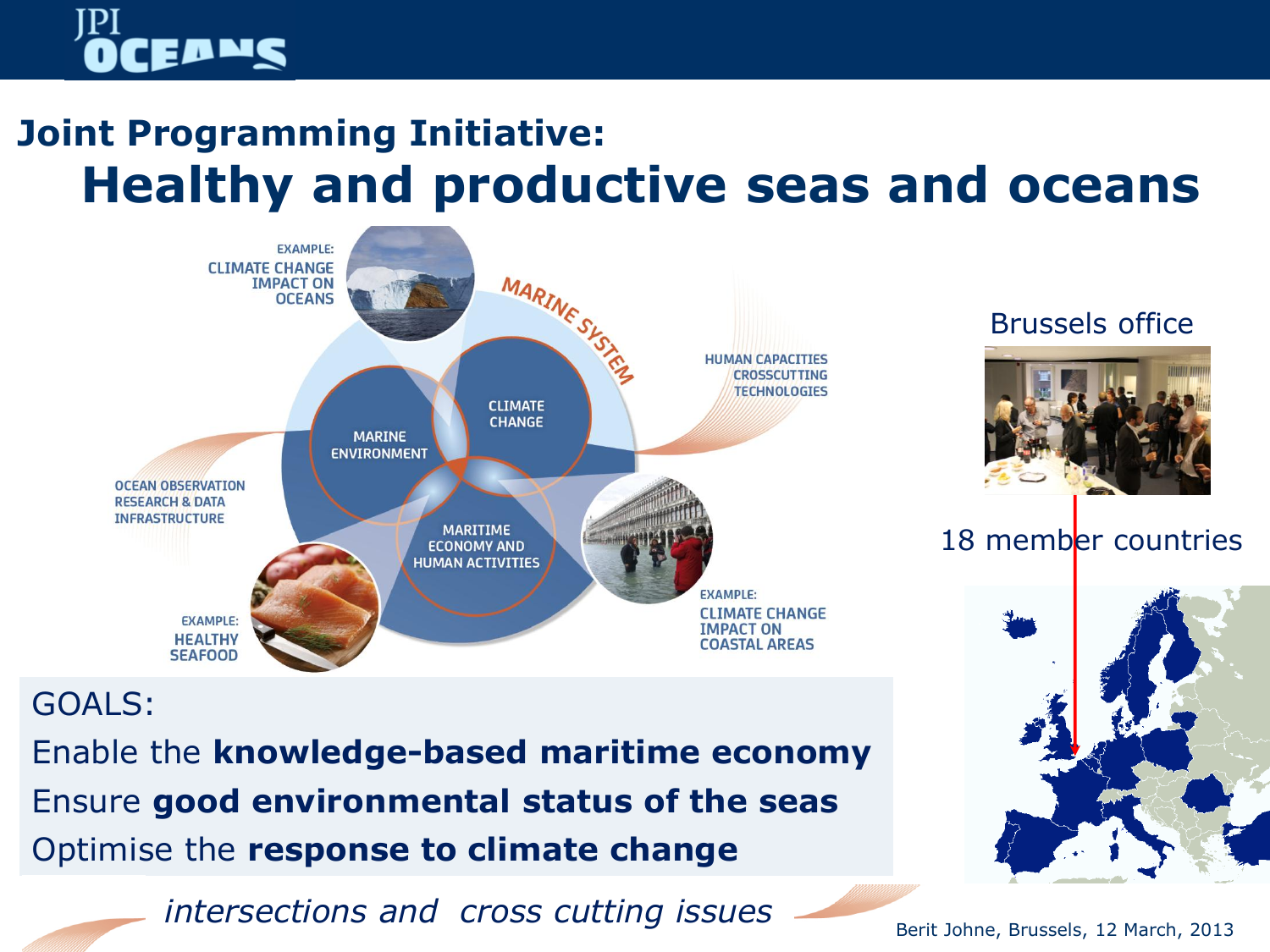

# **JPI Oceans – added value**

- Pool national research efforts for better use of Europe's public R&D resources,
- Tackle common European challenges more effectively.

# **Key qualities**

- **Strategic, long term**
- High level board
- **Member state driven**
- CSA + dialogue with EC
- SRIA & Implementation
- Alignment of national strategies

# **Fit for purpose tools**

- Pilot actions
	- (exploring coll. methods)
- Share data and infrastructure
- **Calls for proposals**
- Workshops
- …variable geometry

Reduce duplication and fragmentation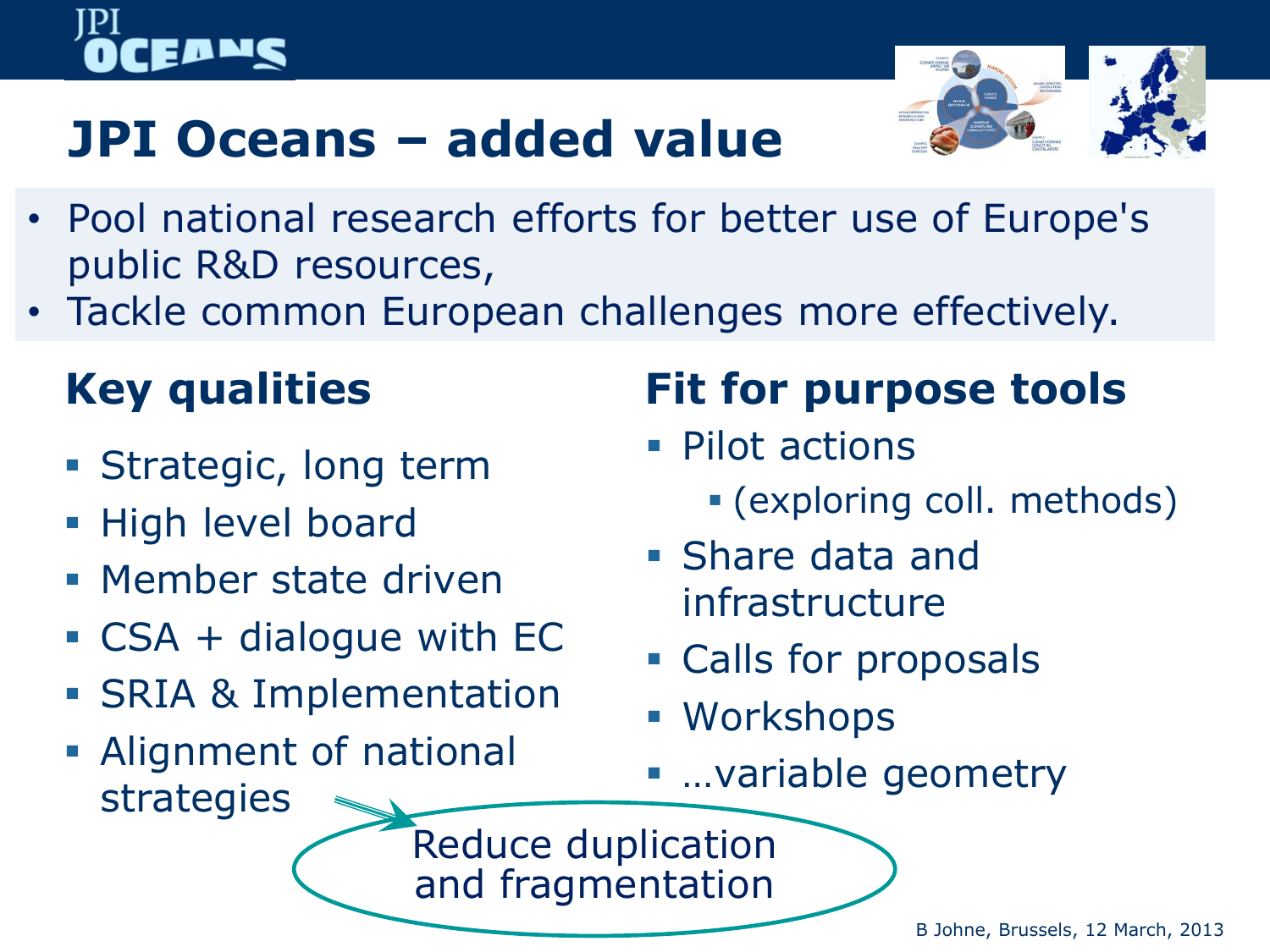# **Marine Biotechnology**



# **Enabling technologies**

- **Molecular methods**
- Genetic markers
- **Bio-prospecting**
- Bio-processes
- **Cross cutting technologies** 
	- **Sensors**
	- **High throughput**
	- Data mining

**Applications and use MSFD and GES** 

- Marine monitoring
- **Ecosystem services**
- Bio-resources, -energy
- Knowledge Based Blue Economy
- .... and sharing for better use

More of the knowledge and big data … turned into applications